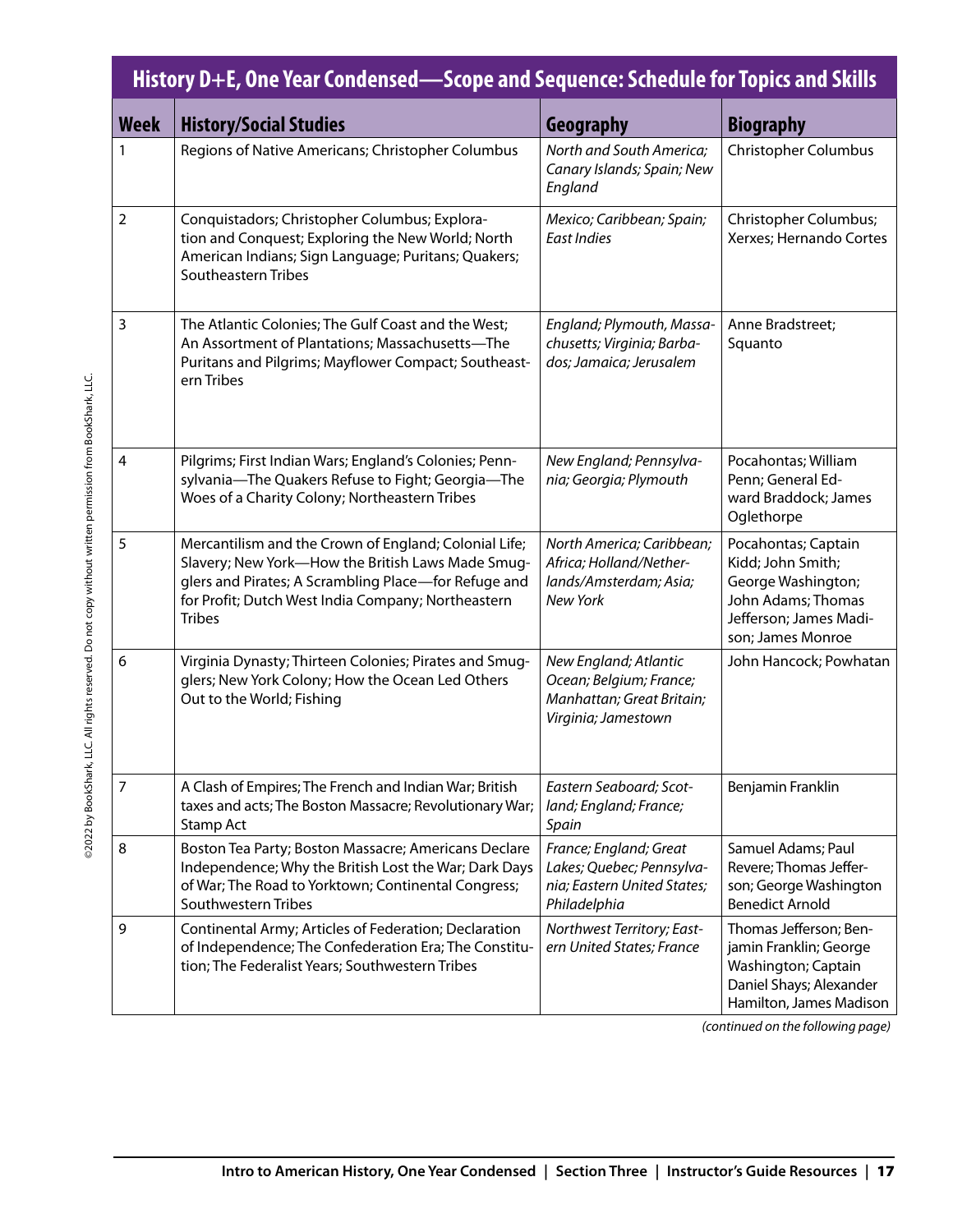| History D+E, One Year Condensed—Scope and Sequence: Schedule for Topics and Skills |                                                                                                                                                                                     |                                                                                                                           |                                                                                                                                     |  |  |  |
|------------------------------------------------------------------------------------|-------------------------------------------------------------------------------------------------------------------------------------------------------------------------------------|---------------------------------------------------------------------------------------------------------------------------|-------------------------------------------------------------------------------------------------------------------------------------|--|--|--|
| <b>Week</b>                                                                        | <b>History/Social Studies</b>                                                                                                                                                       | Geography                                                                                                                 | <b>Biography</b>                                                                                                                    |  |  |  |
| 10                                                                                 | The Constitution; Bill of Rights; The President; The<br>Supreme Court; Constitutional Convention; The<br><b>Great Compromise; Slavery</b>                                           | <b>Eastern United States</b>                                                                                              | <b>Gouverneur Morris; Thomas</b><br>Jefferson; George Washing-<br>ton; James Madison; Ben-<br>jamin Franklin; Alexander<br>Hamilton |  |  |  |
| 11                                                                                 | American Ways of Growing; The Add-a-State Plan;<br>Louisiana Purchase; The War of 1812                                                                                              | Prerevolutionary colonies;<br>Midwest states                                                                              | Napoleon Bonaparte;<br>Thomas Jefferson; Aaron<br>Burr; Lewis and Clark; James<br>Madison                                           |  |  |  |
| 12                                                                                 | Louisiana Purchase; Lewis and Clark Expedition;<br><b>Northwestern Tribes</b>                                                                                                       | Rocky Mountains; St.<br>Louis; Panama                                                                                     | Thomas Jefferson; Lewis and<br>Clark                                                                                                |  |  |  |
| 13                                                                                 | Central Pacific Railroad; Northwestern Tribes                                                                                                                                       | Continental Divide; South<br>America; Andes Moun-<br>tains; Pacific Ocean; Or-<br>egon, Washington; Baltic<br>Sea; Russia | Isaac Newton; Sacagawea                                                                                                             |  |  |  |
| 14                                                                                 | Shaping a New Nation; America's Leading Import:<br>People; Irish Potato Famine                                                                                                      | Ireland; India; Portugal;<br>Europe; Erie Canal                                                                           |                                                                                                                                     |  |  |  |
| 15                                                                                 | American Housing; The Uniformity System and<br>mass production; Instant Cities; The Great Plains<br><b>Tribes</b>                                                                   | Egypt; Syria; India; South<br>America                                                                                     | John Adams; Eli Whitney                                                                                                             |  |  |  |
| 16                                                                                 | Haste Makes Democracy; Do-It-Yourself Doctors;<br>Wagon Towns Move West; The Great Plains Tribes                                                                                    | New England; American<br>West; Oregon Trail                                                                               | Robert Fulton; John Bloom-<br>field Jervis; William Beau-<br>mont                                                                   |  |  |  |
| 17                                                                                 | The Rocky Road to Union; Slavery Conquers the<br>South                                                                                                                              | United States; Ontario;<br>Confederate States                                                                             | Andrew Jackson, Thomas<br>Jefferson                                                                                                 |  |  |  |
| 18                                                                                 | A National Tug-of-War; The First Shot is Fired;<br>American Civil War; Slavery; Louisiana Purchase;<br>The Nation Begins to Split                                                   | American South; Missouri;<br>Texas                                                                                        | James Polk; Abraham Lin-<br>coln; Harriet Beecher Stowe                                                                             |  |  |  |
| 19                                                                                 | Underground Railroad; Arctic Tribes                                                                                                                                                 | Maryland; Northwest Ter-<br>ritory; Philadelphia                                                                          | <b>Harriet Tubman</b>                                                                                                               |  |  |  |
| 20                                                                                 | The Progressive Era; Government for the People;<br><b>Arctic Tribes</b>                                                                                                             | New Orleans; Antietam;<br>Virginia; Canada; Get-<br>tysburg                                                               | Joe Hooker                                                                                                                          |  |  |  |
| 21                                                                                 | Capture of New Orleans; Triumphs of the Confed-<br>eracy; First Modern War; The South Surrenders;<br>Bringing People Together; News; Post Offices; Time;<br><b>Towns and Cities</b> | Gulf of Mexico; New<br><b>Orleans</b>                                                                                     | Dorothea Dix; Robert E. Lee;<br>William Sherman                                                                                     |  |  |  |
| 22                                                                                 | The Go-Getters; Cattlemen and Cowboys; Rock Oil;<br>Big Business and Great Fortunes; City Goods; One<br>Price for Everybody Moving West                                             | Colorado; Wyoming; Texas                                                                                                  | John D. Rockefeller; Adam<br>Gesner; George Bissel;<br>Richard Sears; Edwin Drake;<br>Joseph McCoy; Samuel Kier                     |  |  |  |
| 23                                                                                 | Things by the Millions; A Democracy of Clothing;<br>President for Change                                                                                                            | Philadelphia; Europe                                                                                                      | Thomas Edison; Henry Ford;<br>Frederick Taylor; William<br>Sellers                                                                  |  |  |  |

*(continued on the following page)*